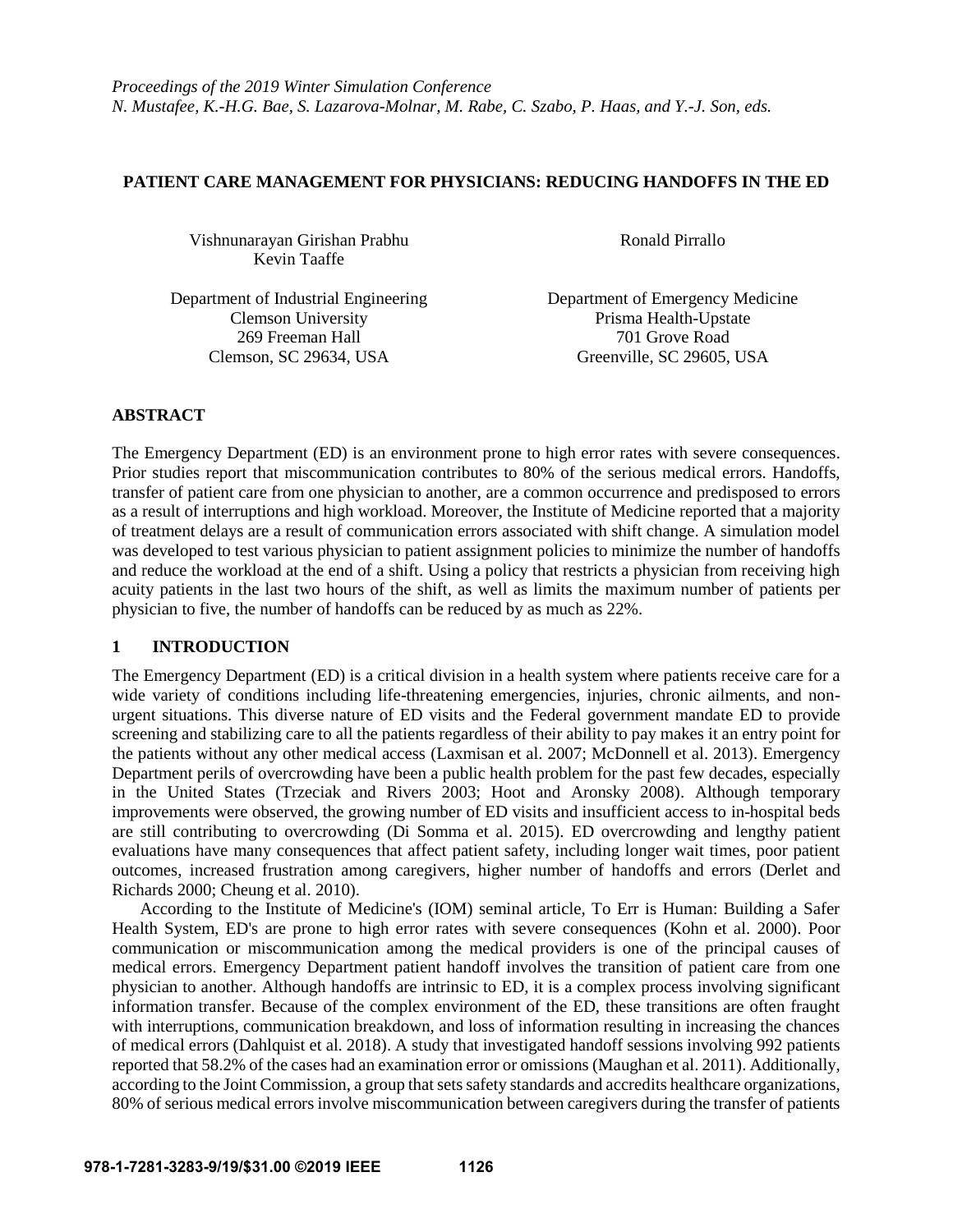and communication errors were considered to be the root cause in 20% of sentinel events (Joint Commission Perspectives 2012; Schumacher 2015). A study that investigated claims involving missed ED diagnosis that harmed patients reported that 24% of the cases involved inadequate handoffs (Kachalia et al. 2007). Apart from the consequences of medical errors, miscommunication among caregivers is a significant cause resulting in treatment delays. According to IOM, 84% of the treatment delays were because of the communication errors, and 62% of these were a continuum of care issues associated with the shift change (Kohn et al. 2000).

The ED working environment requires the providers to multitask because of the overwhelming volume of patients and acuity of events. This multitasking results in burdening the physician's working memory leading to a higher cognitive load (Laxmisan et al. 2007). There are multiple consequences associated with working under high cognitive load including psychological stress, tendencies to make errors, loss of information, etc. (O'Shea 2016). Prior studies have observed that working under stress results in making unsystematic decisions, failing to consider all options, narrowing attention and increasing distraction (Pines 2017). Typically during an ED shift, the number of patients under a particular physician's care increases as the shift progresses, resulting in a higher cognitive load (Pines 2017). Moreover, prior studies have reported that the physician's productivity decreases as the shift progress, and a longer shift results in poor decision making and higher chances of error (Jeanmonod et al. 2008; Silverman 2011).

In the past few years, research has been done to identify the optimal length of an ED shift to reduce the workload, medical errors and improve the throughput. Similarly, research has focused on improving the handoff by providing dedicated space for handoff, implementing bedside handoff, standardizing handoff language and format and using different technologies (Dingley et al. 2008; Dahlquist et al. 2018). A recent study which investigated the efficacy of overlapping shift in the ED reported a decrease in handoffs compared to the traditional non-overlapping shift (Yoshida et al. 2019). Our research adds to these approaches through the use of a simulation model to test different policies that may reduce the number of handoffs during an overlapping shift and possibly reduce the mental demand experienced at the end of the shift.

### **2 DATA**

Data used in this study (average door to physician time, wait time in the ED, treatment time, and total time in the system) was obtained from the publicly available National Hospital Ambulatory Medical Care Survey (NHAMCS) 2011 and 2015. NHAMCS is a Centers for Disease Control and Prevention (CDC) initiative to collect data on the utilization and provision of ambulatory care services in hospital emergency and outpatient departments and ambulatory surgery locations. Findings are based on a national sample of visits to these departments. The data regarding the shift schedule, the capacity of the ED, the number of physicians available for a shift, etc. were obtained from the ED of the partner hospital, Greenville Memorial Hospital (GMH) in South Carolina. The research team included an ED physician working in the GMH, SC for guidance and developing the policies which are discussed later in the paper.

We first introduce Figure 1, which represents the total time spent by a patient in the system based on the data from the NHAMCS mentioned above. From Figure 1 we split the data into evaluation time and additional care time, as shown in Table 1. Evaluation is the time spent by a physician observing the patient (direct contact with the patient), whereas additional care is the time spent by a nurse (running tests, providing meds, etc.) or time spent with a consulting physician if requested. As seen in the table, the total evaluation time for a patient is comparatively lower than the total time spent providing additional care, which is consistent with prior studies (Hollingsworth et al. 1998; Hill et al. 2013) and observations from the GMH ED. The evaluation time and time for additional care were split based on the severity of the patient. In the case of level one patient where the condition is critical, physicians spend more time during the first evaluation trying to stabilize the patient. Whereas in cases two and three the physician initially runs a few tests to comprehend the ailment; hence the initial evaluation is lesser than the second evaluation. For case four and five which are comparatively less severe, the physician spends almost the same time for the first and second evaluation. In general, the total evaluation time contributed to 30-50% of the total time.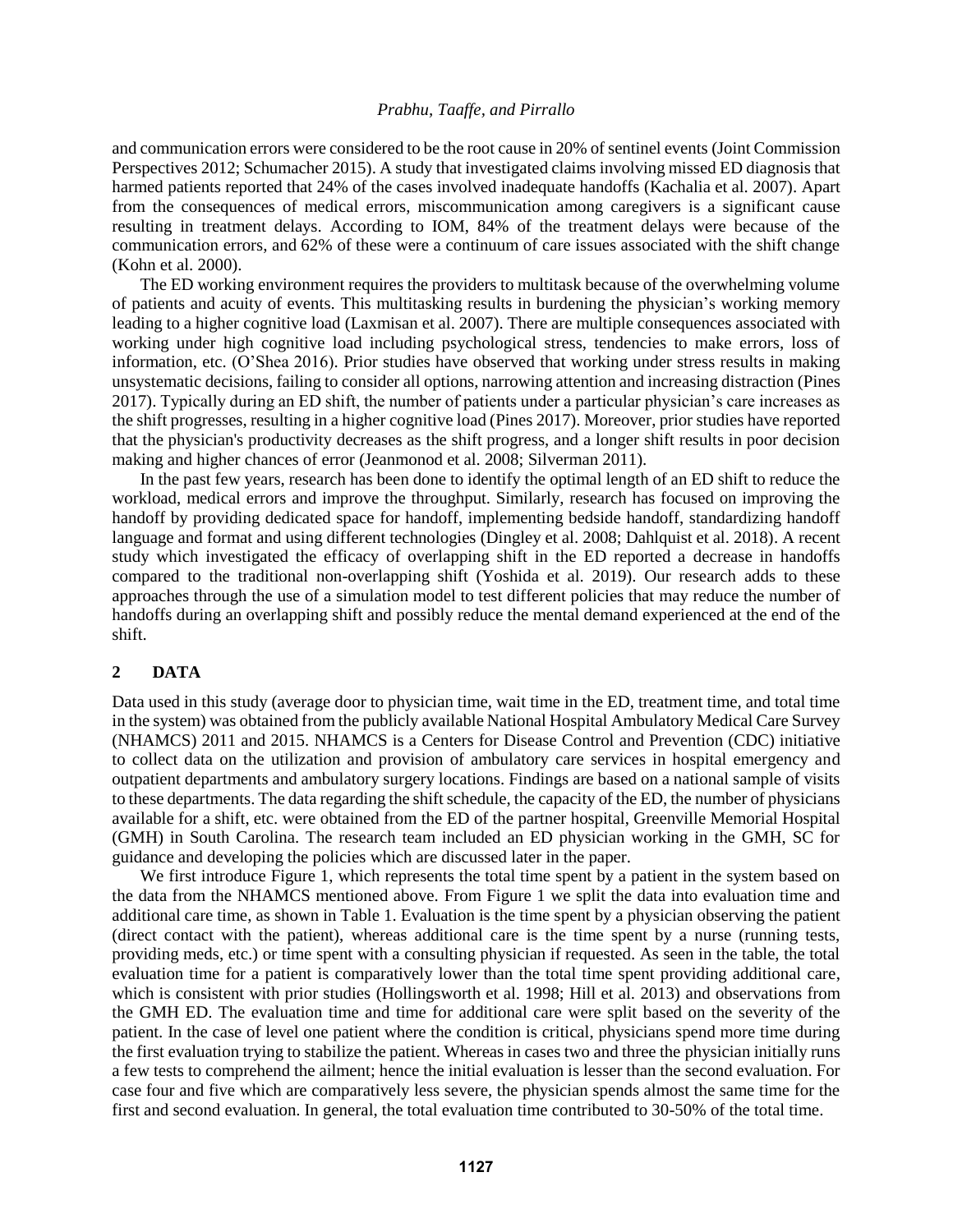

Figure 1: Patient time spent in the ED for different triage levels.

|                          | <b>Severity</b> |                |                |                |                |
|--------------------------|-----------------|----------------|----------------|----------------|----------------|
| <b>Activity</b>          |                 | $\overline{2}$ | 3              | 4              | 5              |
| Evaluation 1             | TRIA(33,35,37)  | TRIA(13,15,17) | TRIA(8,10,12)  | TRIA(12,14,16) | TRIA(8,10,12)  |
| <b>Additional Care 1</b> | TRIA(28,30,32)  | TRIA(28,30,32) | TRIA(23,25,27) | TRIA(23,25,27) | TRIA(20,22,24) |
| Evaluation 2             | TRIA(23,25,27)  | TRIA(23,25,27) | TRIA(20,22,24) | TRIA(6, 8, 10) | TRIA(6, 8, 10) |
| <b>Additional Care 2</b> | TRIA(28,30,32)  | TRIA(38,40,42) | TRIA(18,20,22) | TRIA(21,23,25) | TRIA(8,10,12)  |
| Evaluation 3             | TRIA(20,22,24)  | TRIA(11,13,15) | TRIA(8,10,12)  | N/A            | N/A            |
| <b>Additional Care 3</b> | TRIA(21,23,25)  | TRIA(20,22,24) | TRIA(18,20,22) | N/A            | N/A            |
| <b>Evaluation 4</b>      | N/A             | TRIA(8,10,12)  | TRIA(8,10,12)  | N/A            | N/A            |
| <b>Additional Care 4</b> | N/A             | TRIA(18,20,22) | TRIA(18,20,22) | N/A            | N/A            |

| Table 1: Time spent by a patient in the ED. |  |  |  |
|---------------------------------------------|--|--|--|
|---------------------------------------------|--|--|--|

A recent study which implemented a two-hour overlapping physician's schedule showed a reduction in handoffs (Yoshida et al. 2019), and we include a similar physician shift schedule in our study as the baseline schedule. The specific shift data is presented in Table 2 (next page). Notice that shifts 1, 3, and 5 have a two hour overlap with the subsequent shift to accommodate the need for information transfer and patient handoff, as well as to avoid a physician working beyond the prescribed shift length to complete patient handoffs.

Patient arrivals are represented in Figure 2 (next page) based on the data from a previous study (Alvarez et al. 2009). Note that activity is low in the early morning hours, but there is a steady increase from 7:30am until 12:00pm, at which point patient arrivals remain consistent until 5:00pm.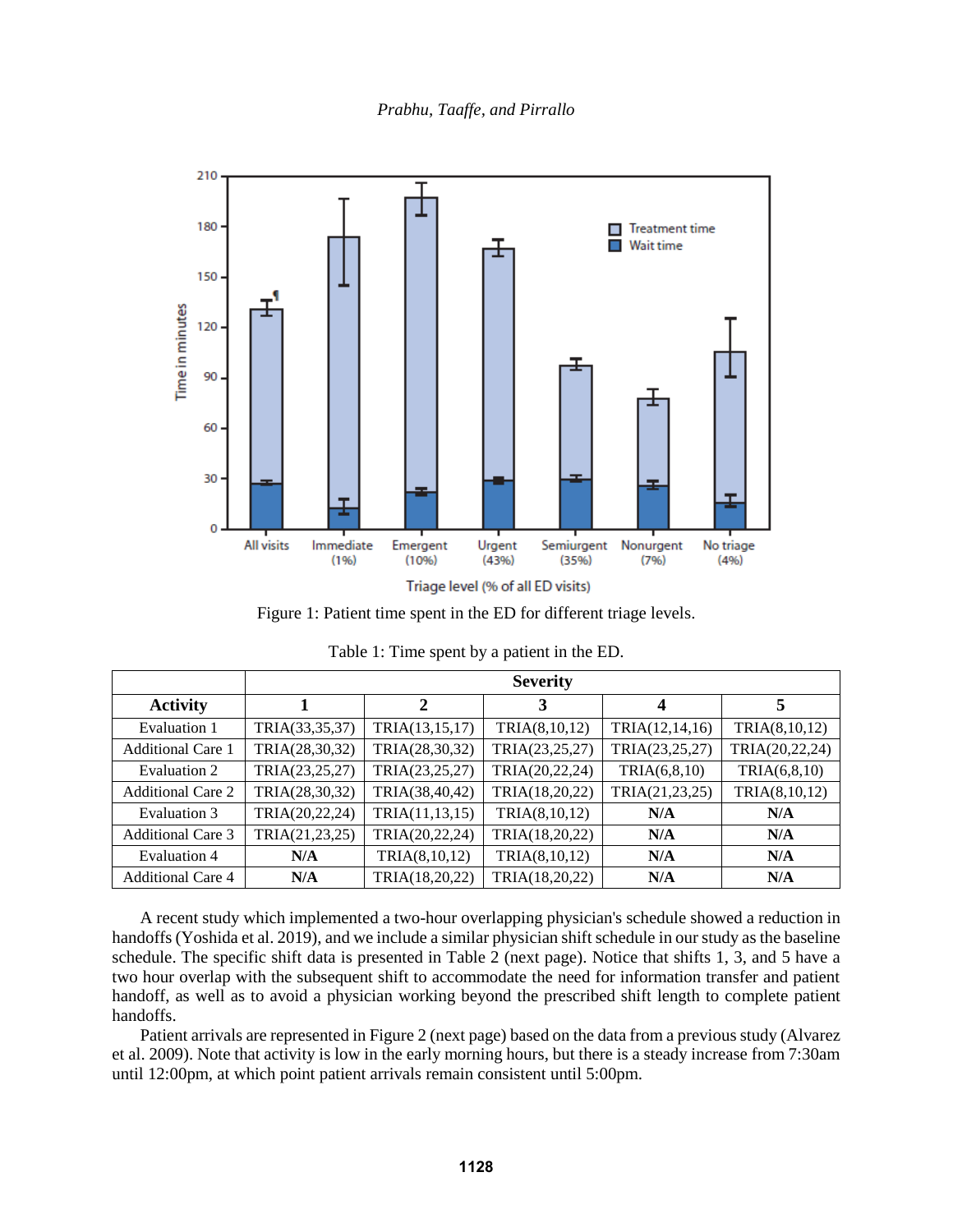| Shift No. | <b>Time</b>                          |
|-----------|--------------------------------------|
|           | $1:00$ am - 9:00 am                  |
|           | $7:00$ am $-3:00$ pm                 |
|           | $9:00$ am $-5:00$ pm                 |
|           | $3:00 \text{ pm} - 11:00 \text{ pm}$ |
|           | $5:00 \text{ pm} - 1:00 \text{ am}$  |
|           | $11:00 \text{ pm} - 7:00 \text{am}$  |

Table 2: Physician Shift timing in the ED.



Figure 2: Patient arrival rate to the Emergency Department.

## **3 SIMULATION MODEL**

In this paper, the ED physician-patient assignment simulation model to minimize the handoff was created in Arena using a discrete event modeling approach. This approach was preferred over other methods as prior studies have proved the efficacy of DES in simulating an ED effectively (Connelly and Bair 2004; Komashie and Mousavi 2005). However, unlike the modeling approach adopted in most of the previous research, which considered the physicians as a resource and the patient as an entity receiving treatment, this simulation model considers the physician and the patient as two different entities that flow in the ED. Under this modeling method, physicians and patients carry unique attributes and can contribute to their own actions and the actions of others. This modeling approach provides the flexibility of replicating physician activities in the ED such as searching and accepting a patient, interacting with patients based on their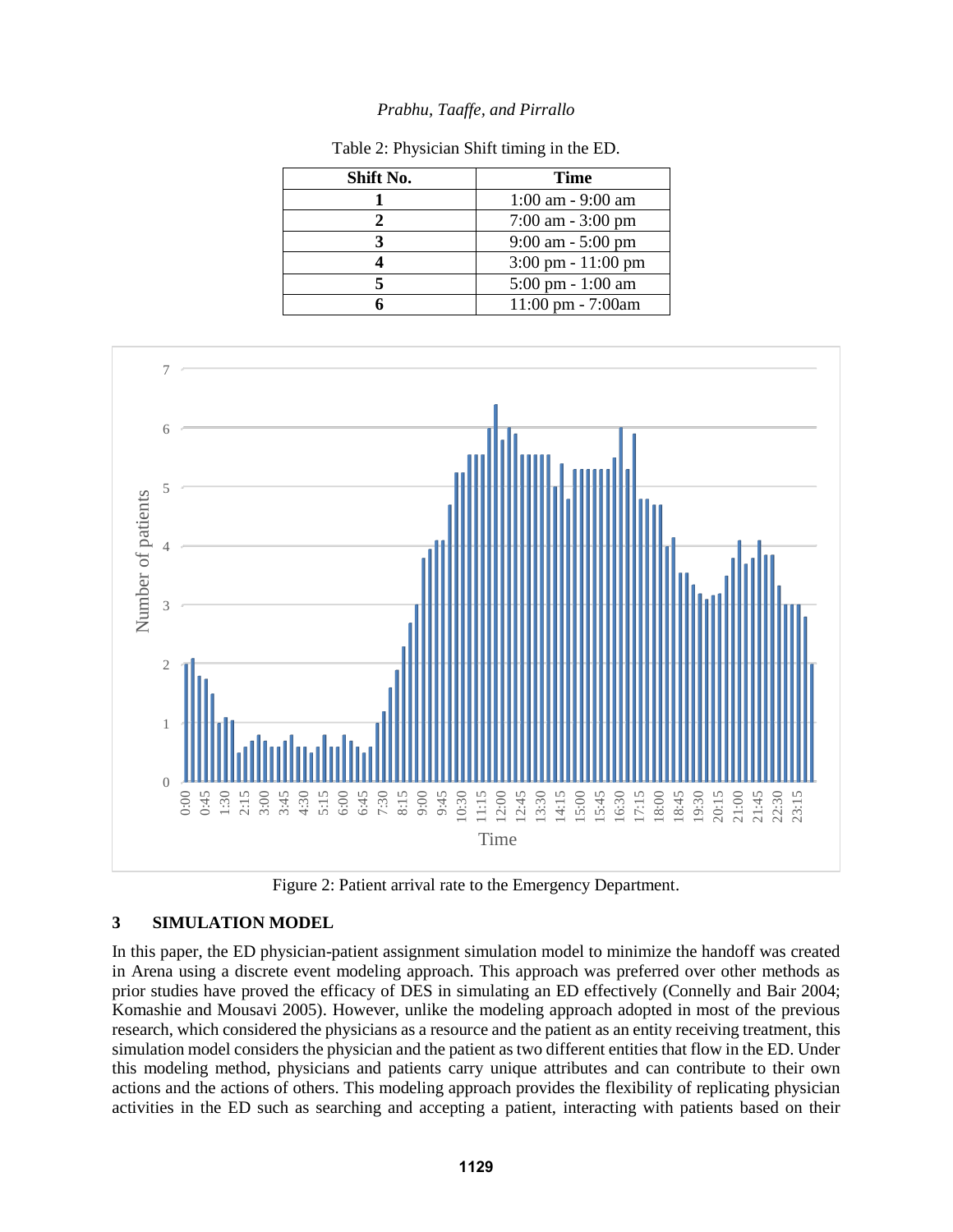severity, performing patient handoffs, and charting, which would be difficult to accommodate if physicians were modeled only as a resource.

Figure 3 (next page) represents the process flow of the ED built using Microsoft Visio. The model is initialized by creating patients and physicians. Upon patient arrival, the severity of a patient is assessed on a level of 1-5 by a triage nurse where 1 demands immediate attention and 5 is considered the least urgent. The patient is next registered into the hospital electronic health record and waits in the waiting room where they are prioritized based on the initial triage-severity level assigned. The ED nurse collects the patients from the waiting room based on their severity level, availability of a physician and ED rooms. In the case of patients with a severity level of 1, they are taken to the trauma bay rather than to the normal ED room as shown in Figure 3, in the case of unavailability of a trauma bay they are moved to the next pod. The ED rooms and trauma bays are modeled as resources where the capacities of these resources are the same as their capacities in the GMH ED.

As seen in Figure 3, upon a physician's arrival on shift, the physician who will be leaving the ED must transfer his patients to the arriving physician. As mentioned earlier this process of transferring the care of a patient is defined as a handoff. Post handoff, the physician decides on taking a new patient depending on the current number of cases handled. In current practice, it is not common for the oncoming physician to check how many patients the other physicians are currently handling. Thus, the physician only considers whether or not he can accommodate another patient instead of trying to balance workload among physicians.

If the physician accepts a new patient, the physician meets the patient in the ED room for the first evaluation, after which the physician returns to the station to document in the medical record, order tests, medicines, consult, etc. The nurse then completes their required documentation, physician ordered tasks, medication administration and run bedside tests or ordered interventions. Patient care often includes diagnostic imaging that may require the patient to be moved out of the ED to the radiology suite. Following the drug administration, imaging, and diagnostic testing, the physician returns to the patient for the subsequent evaluation, and the physician remains focused on that patient until clinically stabilized. After the evaluation, the patient is either discharged or admitted as an inpatient to the hospital, and the physician may take on a new patient. Although patient time of day arrival is relatively predictable, the variability of patient acuity is not. Thus, the ED physician work load and the need to take on a new patient is influenced by triage severity level regardless of the number of patients currently on the physicians care.

As mentioned earlier our primary goal in this research was to reduce the number of handoffs and hence our focus was to replicate the physician's behavior in the ED successfully. The modeling approach adopted was able to successfully satisfy this goal. Although we do not consider the triage nurses, nurses, consults and in-hospital bed placement as specific entities or resources in the simulation model, the delays associated with each process were incorporated as probability distributions. This approach was adopted as it does not affect the efficacy of the model to replicate the physician behavior in the ED.

### **4 POLICIES**

To comprehend the best policy to reduce the number of handoffs in the ED the current GMH physicianpatient assignment policy was considered as the baseline policy. To make sure that ED performance was not influenced under new policies the following performance measures were used along with the number of handoffs:

- Patient length of stay
- Throughput
- Treatment time

These measures were selected based on the prior studies which used the same to review and measure the performance of an ED (Welch et al. 2006; Sørup et al. 2013).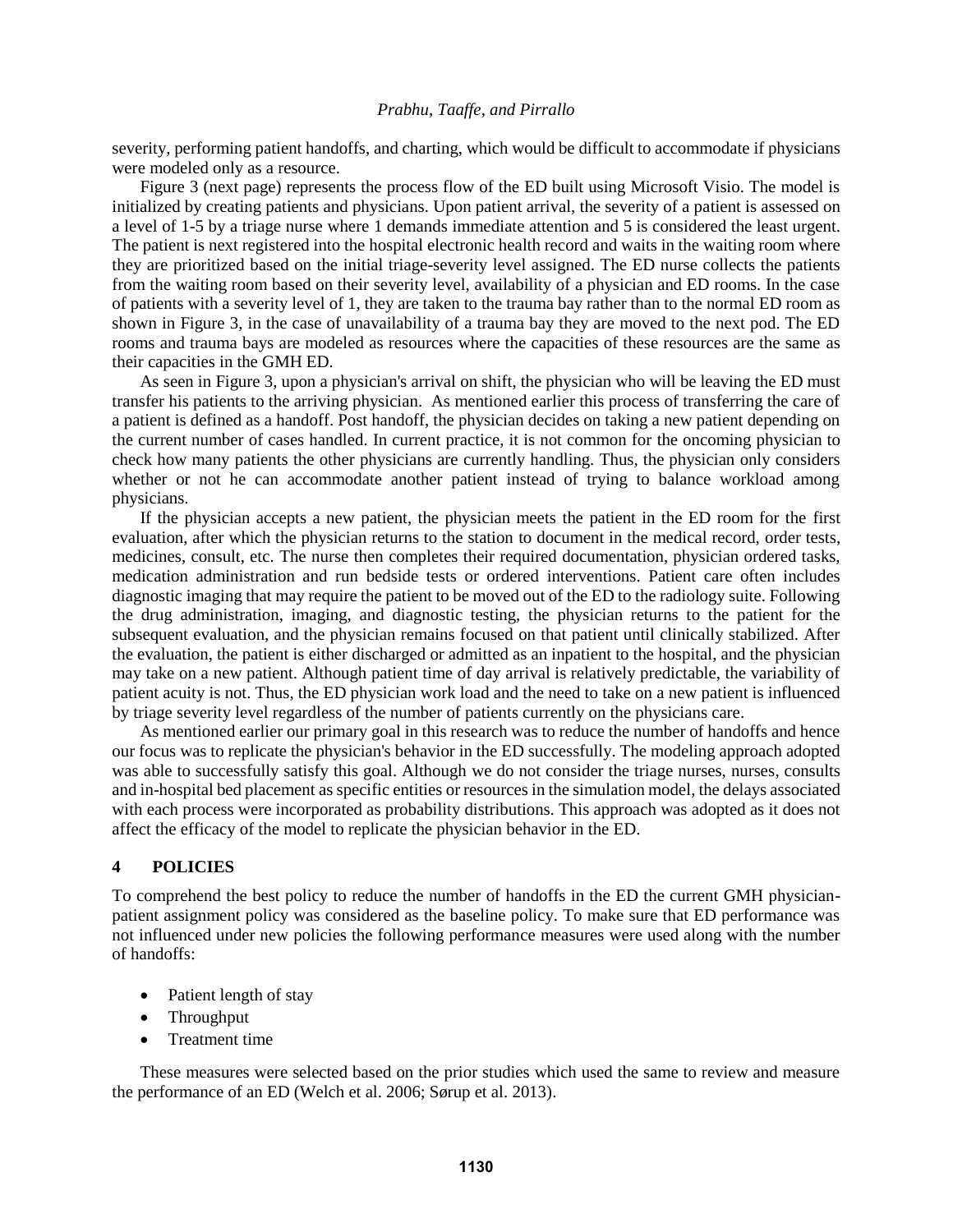



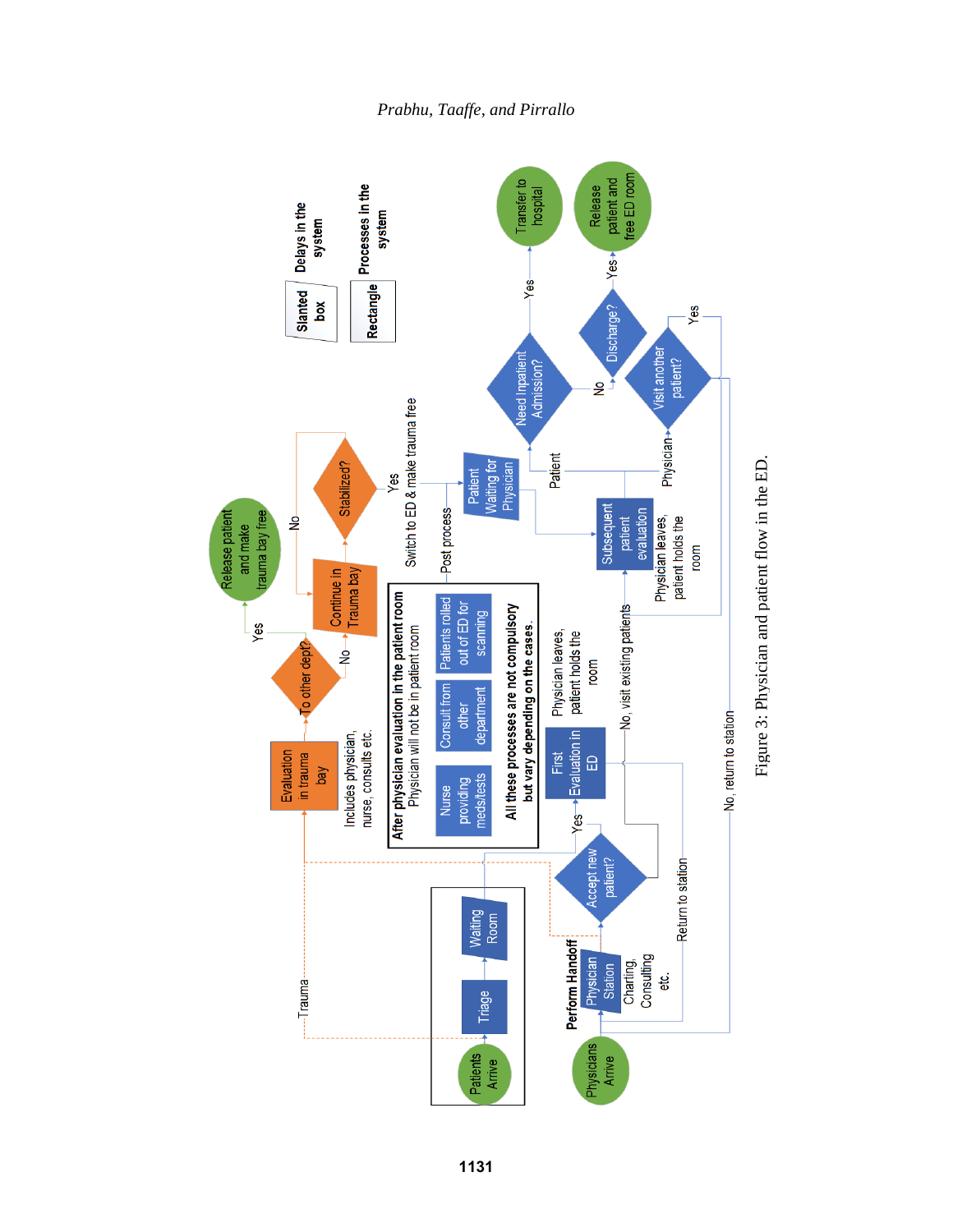| <b>Performance measures</b> | <b>Definition</b>                                                                                  |  |
|-----------------------------|----------------------------------------------------------------------------------------------------|--|
| Number of handoffs          | Number of patients transferred b/w physicians                                                      |  |
| Throughput                  | Total number of patients discharged                                                                |  |
| Treatment time              | Time between first physician contact and patient<br>disposition discharge or admission to hospital |  |
| Length of stay              | Time between arrival to the ED and patient disposition<br>discharge or admission to hospital       |  |

## Table 3: Performance measures.

# **4.1 Policy 1 (Baseline policy)**

This policy depicts the current policy adopted by the physicians working in GMH for patient management in the ED. As described in Table 2, the arriving ED physician has a minimum of a two-hour overlap with physicians working on the prior shift. Hence, upon a physician's arrival, they wait for the physician who is leaving in the physician station for the patient handoffs. In this model, a physician after their arrival waited for 5 minutes on average in the physician station for the departing physician to arrive and start the handoff. Post handoff, depending on the number of patients managed, the physician decides on taking a new patient or evaluating an existing patient. In this policy, a physician handles no more than six patients at a time and new patients can be accepted only after discharging an existing patient. In the present scenario, after receiving a new patient, the physician evaluates the patient in the ED room and returns to the physician station to document in medical record, order tests, medicines and consult depending on the situation. For the subsequent visits to a patient, the physician may not necessarily return to the physician station after each evaluation. However, the physicians working also make sure that they return to the station and take new patients so that the ED rooms are not left vacant. Although this policy maintains a restriction regarding the maximum number of patients that a physician could manage at a time, it does not restrict the physicians from receiving the patients irrespective of the time remaining in their shift.

## **4.2 Policy 2**

In this policy, we restrict the physicians from signing up a new patient during the last 15 minutes of the shift. Additionally, to reduce the possibility of handoffs, we restrict the physician from accepting high acuity cases (level 1,  $2 \& 3$ ) that needs longer treatment time and reduce the maximum number of patients that can be managed by a physician to four for the last 120 minutes. Moreover, another reason for restricting physicians from accepting high acuity patients is based on prior studies which have proved that physician's productivity decreases as the shift progress and increases the chances of errors (Jeanmonod et al. 2008; Silverman 2011).

## **4.3 Policy 3**

In this policy, we reduce the maximum number of patients that can be handled by a physician to five and we restrict the physicians from signing up a new patient during the last 15 minutes of the shift. However, no specific measures were adopted to restrict physicians from accepting high severity patients during the end of their shift.

## **4.4 Policy 4**

In this policy, we reduce the maximum number of patients that can be handled by a physician to five and we restrict the physicians from signing up a new patient during the last 15 minutes of the shift. Additionally, we restrict the physician from accepting high acuity cases (level 1,  $2 \& 3$ ) that needs longer treatment time and reduce the maximum number of patients that can be managed by a physician to four for the last 120 minutes.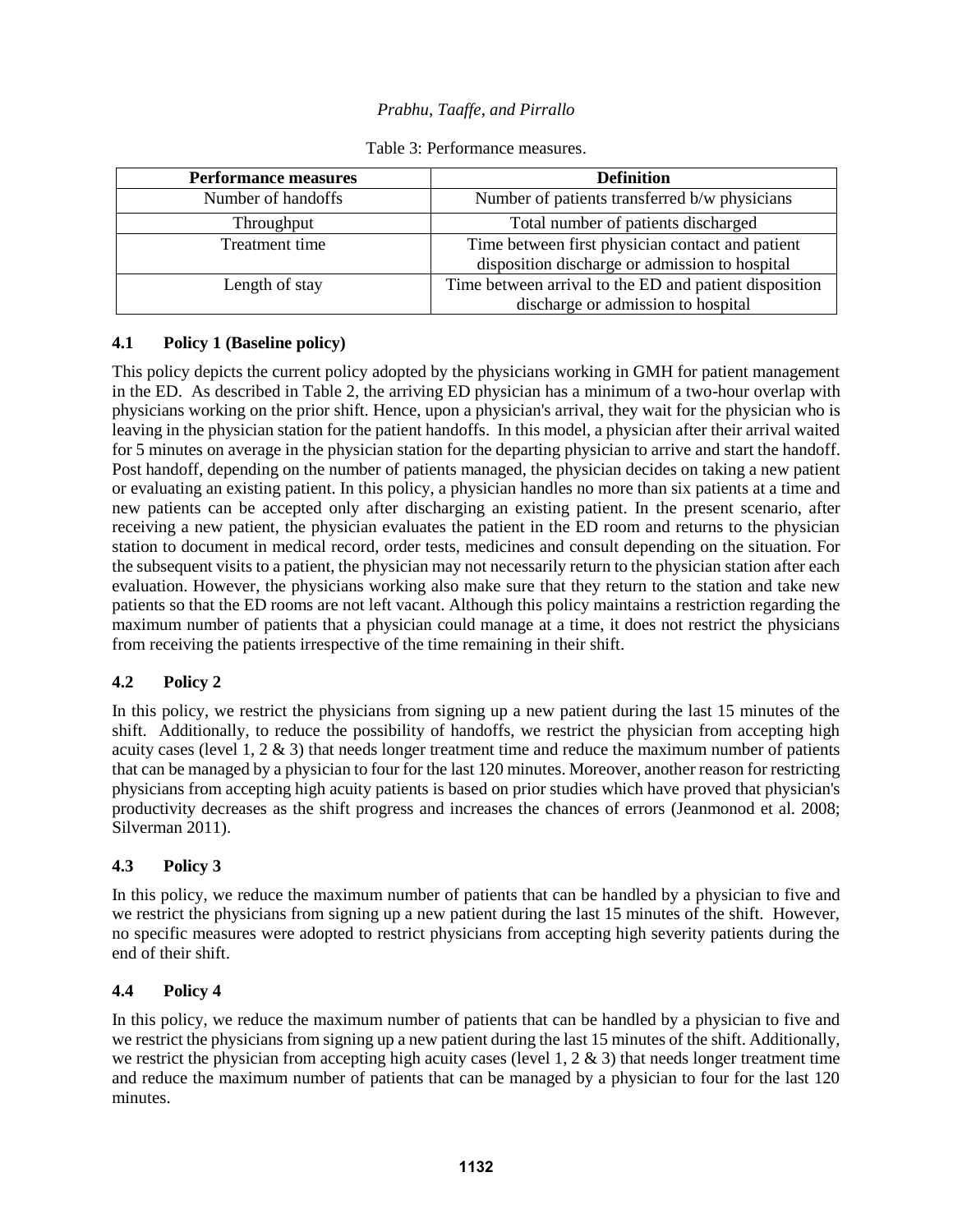## **5 RESULTS**

The four policies were tested and compared using a simulation model. The model performance under each policy was tested using the performance measures detailed in Table 3. As explained earlier, the changes in the policies included the maximum number of patients a physician could handle and restrictions regarding accepting a new patient. For testing purposes, the simulation was run for a week and over 600 replications such that a half width of 5 minutes on length of stay was achieved (as seen in Table 4). Note that handoffs were reduced considerably under each of the alternative policies compared to the first policy. All other performance measures also improved or stayed the same under the new policies.

|               | Performance Measures (Half width) |               |             |                |                        |
|---------------|-----------------------------------|---------------|-------------|----------------|------------------------|
| <b>Policy</b> | #Handoffs                         | Throughput    | Length of   | Treatment time | #Patients remaining in |
|               | per day                           | per physician | Stay (mins) | (mins)         | triage                 |
|               | 47.8(1.8)                         | 6.3(1.6)      | 358.5(3.5)  | 246.5(1.1)     | 6.1(0.4)               |
|               | 41.1(1.5)                         | 6.2(1.6)      | 388.3 (3.9) | 262.0(0.8)     | 8.9(0.7)               |
|               | 42.3(1.5)                         | 6.4(1.7)      | 316.1(3.2)  | 212.7(1.1)     | 6.0(0.2)               |
|               | 37.4(1.3)                         | 6.3(1.6)      | 323.1(2.5)  | 226.5(0.9)     | 6.0(0.1)               |

| Table 4: Initial results. |  |  |
|---------------------------|--|--|
|---------------------------|--|--|

From Figure 4, the handoff decreased by 21.8% in policy 4 compared to policy 1. Even though we introduced various restrictions into the policy, the throughput per physician showed slight improvement under the third and fourth policy where we reduced the maximum number of patients handled by a physician. This restriction to accept new patients requires the physicians to evaluate and discharge the existing patients thereby increasing the throughput. Moreover, in the second policy where we restrict a physician from handling high acuity cases in the last 120 minutes, a reduction in the number of handoffs is observed. However, policy 4 shows the most reduction in handoffs where we restrict the maximum number of patients a physician can manage to 5 and further restrict it to four during the last 120 minutes where the physician handles only level 4 and level 5 patients. These observations are also consistent with the performance measures in Figure 5 (next page), which displays a decreasing patient length of stay and treatment time. The treatment time under policy 4 decreased by 8.1% compared to the current policy and the length of stay decreased by 9.9%. This is because the maximum number of patients a physician can manage is higher in the first two policies.



Figure 4: Average number of handoffs and throughput per physician.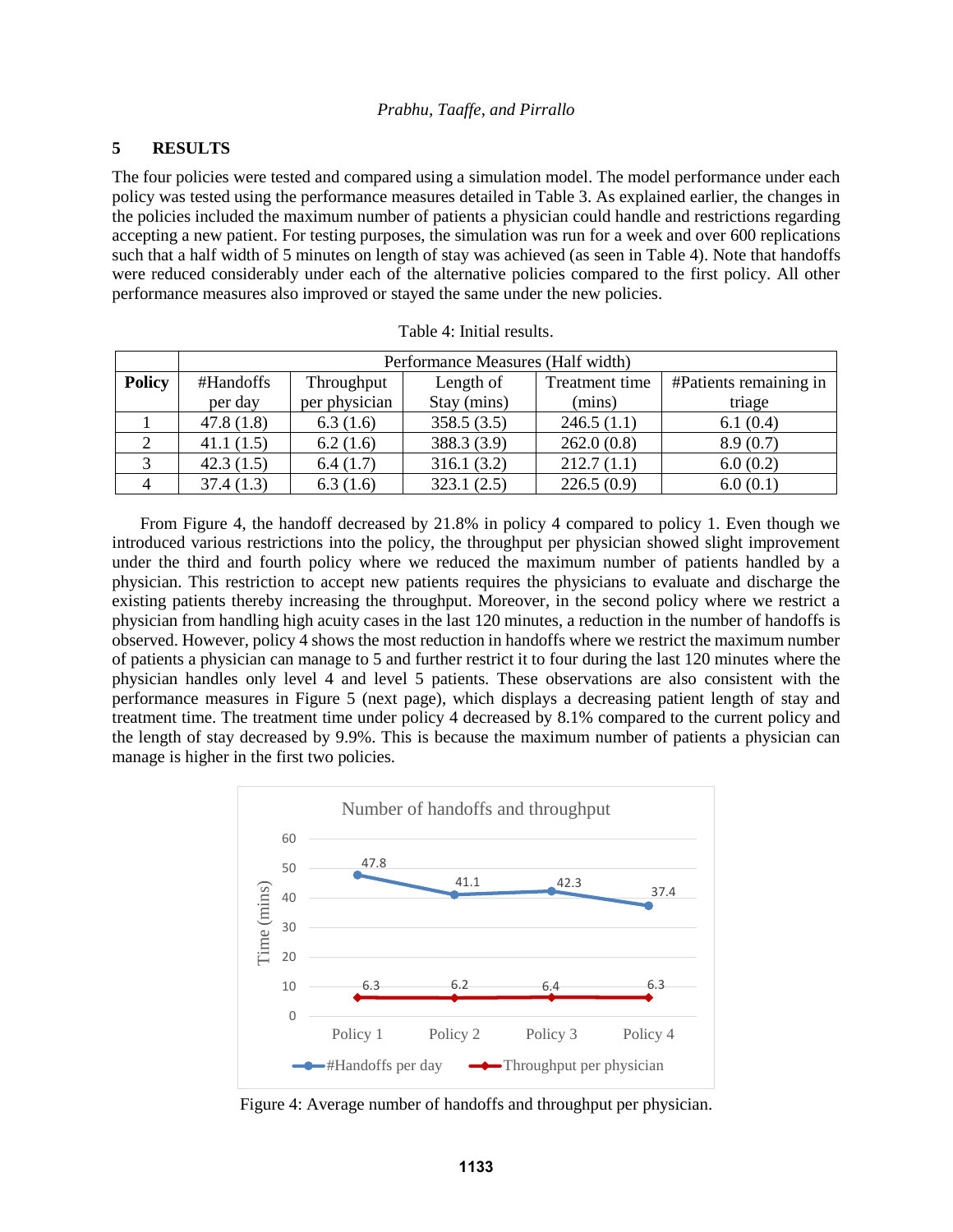



Figure 5: Average treatment time and length of stay for a patient.

This conclusion can be also supported by observing Figure 6 where the number of patients remaining in the system at the end of the simulation run is high for policy 1 and 2 comparatively which results in higher treatment time and patient length of stay.



Figure 6: Number of patients in the triage queue.

## **6 CONCLUSIONS**

Chances to make errors/mistakes in the interruption-driven ED environment places great concern on patient safety. Prior studies have observed that a major cause of errors is miscommunication or failure to communicate. The complexity and variety in the cases handled in the ED require the ED staff to communicate within and outside the department, which is necessary for patient care. However, handoff which is a common phenomenon in the ED where the patient care is transferred between physicians, the chances of communication errors are high. Hence it is crucial to minimize the number of handoffs in an ED.

The simulation modeling framework enabled the testing of multiple policies on patient care management, identifying the potential for reducing handoffs in the ED by over 22% when compared to the current practices. This research could address the current concerns of handoff errors inherent to the ED and the patient safety associated with it. Additionally, the reduction in the number of handoffs also helps in reducing the delays associated with handoffs.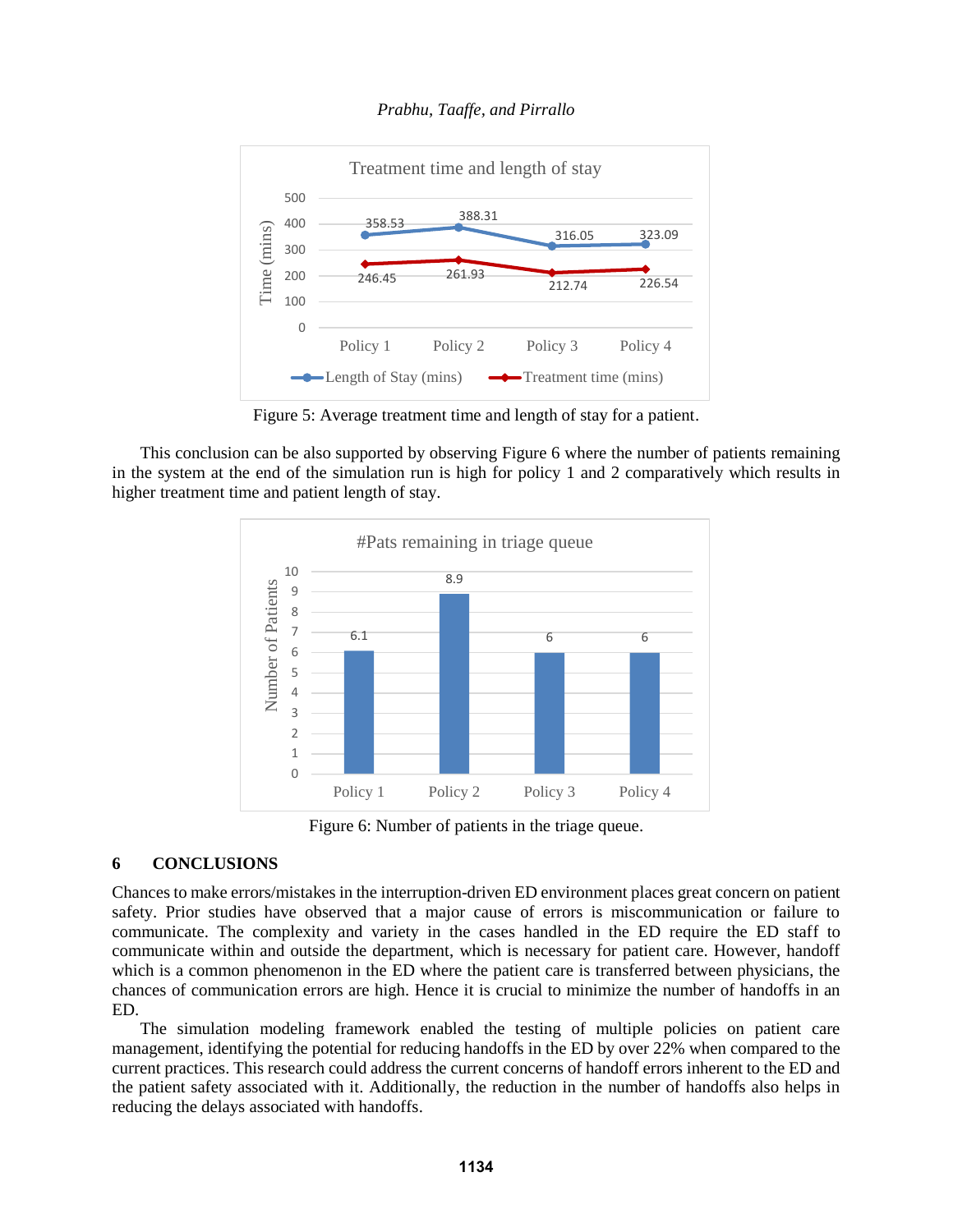In this model, we only consider the ED physician's role in interacting with the patient. We do not specifically model the influence of other care provider resources as a constraint in the system. Additionally, we do not consider the provider's insurance, which could also play a role in physician handoffs. In future work, we plan to collect data appropriately represent secondary care and processes. Further, we plan to incorporate objective measures including different physiological measures to comprehend the physician performance and mental demand during a shift.

### **REFERENCES**

- Alvarez, R., G. A. Sandoval, S. Quijada, and A. D. Brown. 2009. "A Simulation Study to Analyze the Impact of Different Emergency Physician Shift Structures in an Emergency Department". In *Proceedings of the 35th International Conference on Operational Research Applied to Health Services ORAHS*, edited by L. D. Boeck and I. V. Nieuwenhuyse, 91-100. Bern, Switzerland: Peter Lang International Academic Publishers.
- Cheung, D. S., J. J. Kelly, C. Beach, R. P. Berkeley, R. A. Bitterman, R. I. Broida, W. C. Dalsey, H. L. Farley, D. C. Fuller, D. J. Garvey, K. M. Klauer, L. B. McCullough, E. S. Patterson, J. C. Pham, M. P. Phelan, J. M. Pines, S. M. Schenkel, A. Tomolo, T. W. Turbiak, J. A. Vozenilek, R. L. Wears, and M. L. White. 2010. "Improving Handoffs in the Emergency Department". *Annals of Emergency Medicine* 55(2):171–180.
- Connelly, L. G. and A. E. Bair. 2004. "Discrete Event Simulation of Emergency Department Activity: A Platform for System-level Operations Research". *Academic Emergency Medicine* 11(11):1177–1185.
- Dahlquist, R. T., K. Reyner, R. D. Robinson, A. Farzad, J. Laureano-Phillips, J. S. Garrett, J. M. Young, N. R. Zenarosa, and H. Wang. 2018. "Standardized Reporting System Use During Handoffs Reduces Patient Length of Stay in the Emergency Department". *Journal of Clinical Medicine Research* 10(5):445–451.
- Derlet, R. W. and J. R. Richards. 2000. "Overcrowding in the Nation's Emergency Departments: Complex Causes and Disturbing Effects". *Annals of Emergency Medicine* 35(1):63–68.
- Dingley, C., K. Daugherty, M. K. Derieg, and R. Persing. 2008. "Improving Patient Safety Through Provider Communication Strategy Enhancements". In *Advances in Patient Safety: New Directions and Alternative Approaches*, edited by K.Henriksen, J. B. Battles, M. A. Keyes and M. L. Grady, 1-30. Rockville, Maryland: Agency for Healthcare Research and Quality.
- Hill, R. G., L. M. Sears, and S. W. Melanson. 2013. "4000 Clicks: A Productivity Analysis of Electronic Medical Records in a Community Hospital ED". *The American Journal of Emergency Medicine* 31(11):1591–1594.
- Hollingsworth, J. C., C. D. Chisholm, B. K. Giles, W. H. Cordell, and D. R. Nelson. 1998. "How do Physicians and Nurses Spend their Time in the Emergency Department?". *Annals of Emergency Medicine* 31(1):87–91.
- Hoot, N. R. and D. Aronsky. 2008. "Systematic Review of Emergency Department Crowding: Causes, Effects, and Solutions". *Annals of Emergency Medicine* 52(2):126–136.
- Jeanmonod, R., D. Jeanmonod, and R. Ngiam. 2008. "Resident Productivity: Does Shift Length Matter?". *The American Journal of Emergency Medicine* 26(7):789–791.
- Joint Commission Perspectives. 2012. Joint Commission Center for Transforming Healthcare Releases Targeted Solutions Tool for Hand-Off Communications[. https://www.jointcommission.org/assets/1/6/tst\\_hoc\\_persp\\_08\\_12.pdf,](https://www.jointcommission.org/assets/1/6/tst_hoc_persp_08_12.pdf) accessed 12<sup>th</sup> August 2019.
- Kachalia, A., T. K. Gandhi, A. L. Puopolo, C. Yoon, E. J. Thomas, R. Griffey, T. A. Brennan, and D. M. Studdert. 2007. "Missed and Delayed Diagnoses in the Emergency Department: A Study of Closed Malpractice Claims From 4 Liability Insurers". *Annals of Emergency Medicine* 49(2):196–205.
- Kohn, L. T., J. M. Corrigan, and M. S. Donaldson. 2000. *To Err is Human: Building a Safer Health System*. Washington, DC: National Academic Press.
- Komashie, A. and A. Mousavi. 2005. "Modeling Emergency Departments Using Discrete Event Simulation Techniques". In *Proceedings of the 2005 Winter Simulation Conference,* edited by M. E. Kuhl, N. M. Steiger, F. B. Armstrong and J. A. Joines, 2681-2685. Piscataway, New Jersey: Institute of Electrical and Electronics Engineers, Inc. .
- Laxmisan, A., F. Hakimzada, O. R. Sayan, R. A. Green, J. Zhang, and V. L. Patel. 2007. "The Multitasking Clinician: Decisionmaking and Cognitive Demand During and After Team Handoffs in Emergency Care". *International Journal of Medical Informatics* 76(11-12):801–811.
- Maughan, B. C., L. Lei, and R. K. Cydulka. 2011. "ED Handoffs: Observed Practices and Communication Errors". *American Journal of Emergency Medicine* 29(5):502–511.
- McDonnell, W. M., C. A. Gee, N. Mecham, J. Dahl-Olsen, and E. Guenther. 2013. "Does the Emergency Medical Treatment and Labor Act Affect Emergency Department Use?". *The Journal of Emergency Medicine* 44(1):209–216.
- O'Shea, J. 2016. Cognitive Load and the Emergency Physician[. http://www.emdocs.net/cognitiveload/,](http://www.emdocs.net/cognitiveload/) accessed 10<sup>th</sup> April 2019.
- Pines, J. M. 2017. "What Cognitive Psychology Tells Us About Emergency Department Physician Decision-making and How to Improve It". *Academic Emergency Medicine* 24(1):117–119.
- Schumacher, P. 2015. Patient Safety: Sentinel Event Statistics Released for 2014. Page Joint Commission Online. [https://www.jointcommission.org/assets/1/23/jconline\\_April\\_29\\_15.pdf,](https://www.jointcommission.org/assets/1/23/jconline_April_29_15.pdf) acessed 28<sup>th</sup> March 2019.